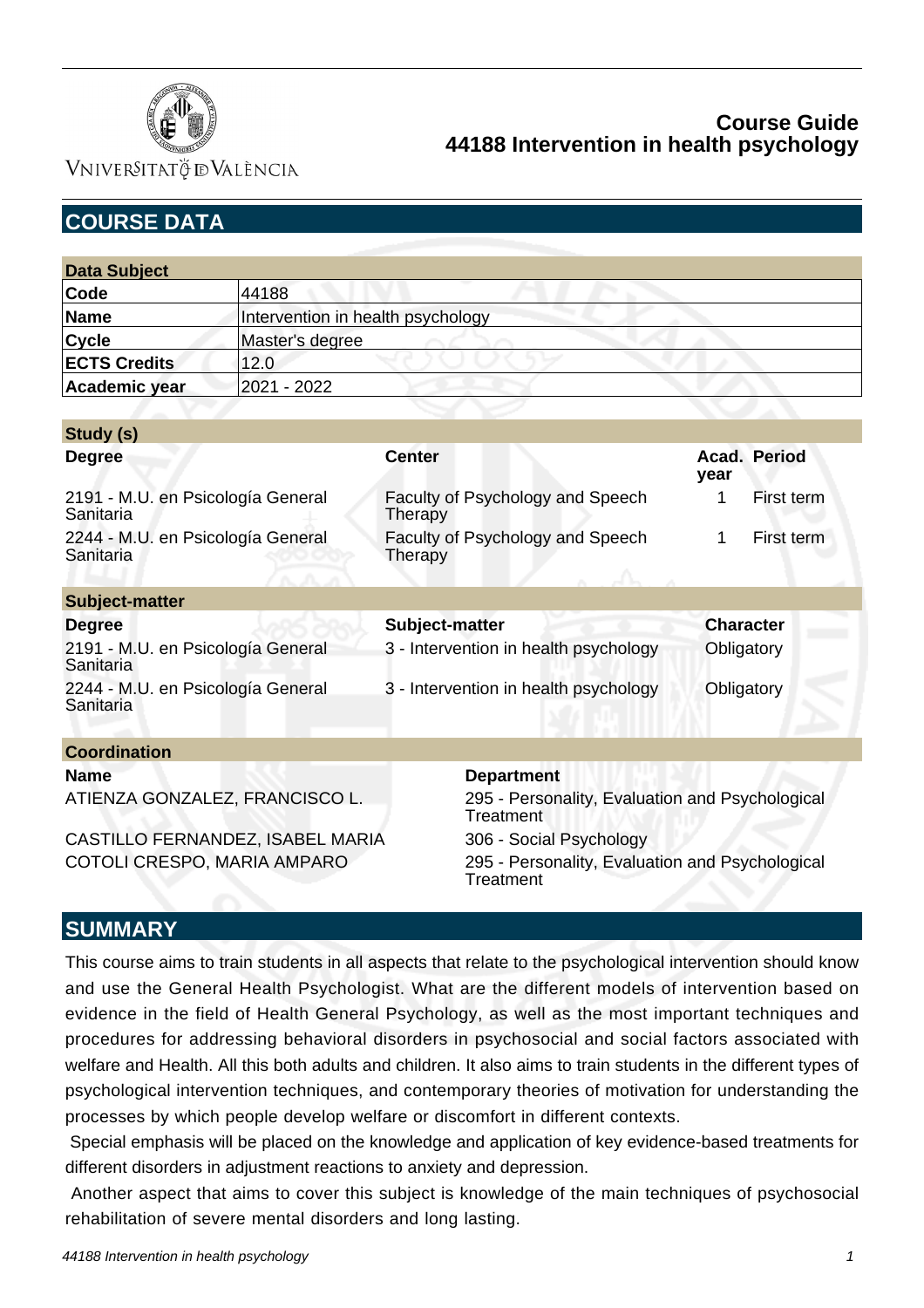

VNIVERSITATÖ ID VALÈNCIA

# **PREVIOUS KNOWLEDGE**

### **Relationship to other subjects of the same degree**

There are no specified enrollment restrictions with other subjects of the curriculum.

### **Other requirements**

No prerequisites

# **OUTCOMES**

### **2191 - M.U. en Psicología General Sanitaria**

- Have a concern for achieving quality work.
- Students can apply the knowledge acquired and their ability to solve problems in new or unfamiliar environments within broader (or multidisciplinary) contexts related to their field of study.
- Students are able to integrate knowledge and handle the complexity of formulating judgments based on information that, while being incomplete or limited, includes reflection on social and ethical responsibilities linked to the application of their knowledge and judgments.
- Students can communicate their conclusions, and the knowledge and rationale underpinning these, to specialist and non-specialist audiences, clearly and unambiguously.
- Students have the learning skills that will allow them to continue studying in a way that will be largely self-directed or autonomous.
- Have a good command of effective oral communication skills in multiple formats (e.g., group discussion, debate, conference, etc.) and for multiple purposes (e.g., inform, defend, explain, persuade, argue, teach, etc.).
- Acquire, develop and implement a comprehensive health concept that includes the biopsychosocial components of health, in accordance with the guidelines established by WHO.
- Know the policy framework of a general health psychologist and be able to refer patients to the appropriate specialist.
- Work from the perspective of quality and continuous improvement, with a self-critical capacity, necessary for a responsible professional performance.
- Know the duties and responsibilities of health professionals as regards confidentiality of information and protection of personal data of patients.
- Learn more about the different models of assessment and intervention in the field of general health psychology, as well as the techniques and procedures deriving from them for addressing behaviour disorders and the psychological factors associated with health problems.
- : Design, develop and, where appropriate, monitor and evaluate plans and programmes of psychological intervention, according to the psychological assessment and the individual and social variables occurring in each case.
- Perform activities aimed at the promotion of and education on psychological health of individuals and communities.
- Formulate working hypotheses in research and collect and critically evaluate information to solve problems applying the scientific method.
- Critically analyse and use sources of clinical information.
- Use information and communication technology in professional practice.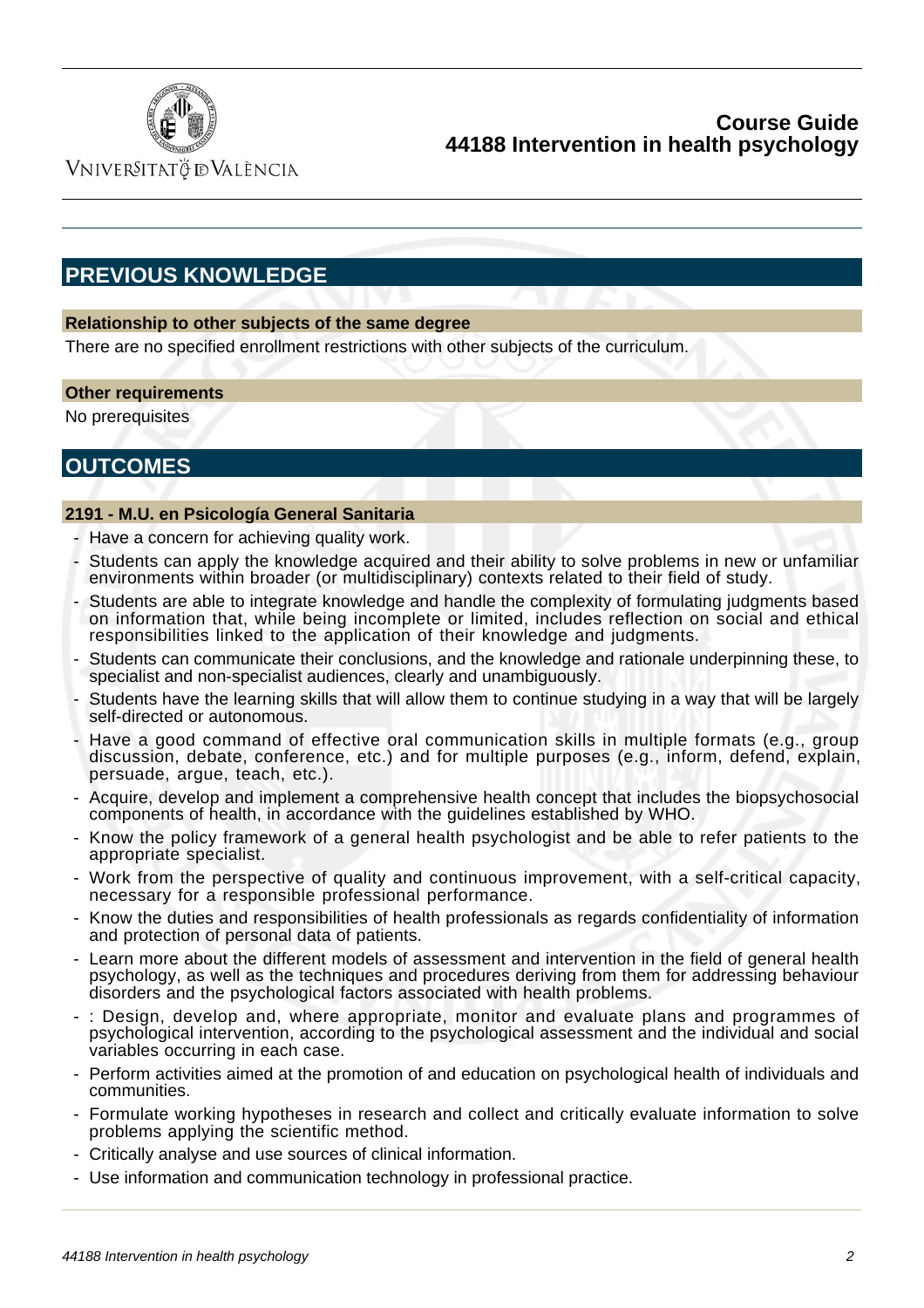

## VNIVERSITATÖ ID VALÈNCIA

- Manage intervention techniques in health psychology, both adults and children.
- Differentiate between models of psychological intervention in health psychology.
- Identify, describe, evaluate and implement evidence-based interventions in health psychology.
- Apply the cognitive model, as well as the various techniques and procedures of restructuring and cognitive-behavioral, constructionist, linguistic and narrative that flow from them for addressing behavioral disorders and cognitive psychological factors associated with health problems.
- Design, develop and, where appropriate, monitor and evaluate plans and programs of different cognitive intervention, depending on the psychological assessment and individual and social variables competing in each case, from the broad perspective of cognitive models.
- Apply procedures mindfulness and hypnosis to alleviate and / or prevent health problems and to promote adherence to treatment and motivation of the user in solving your problem.
- Using metaphors to help understand the quality of the user's problem and to promote treatment adherence and motivation of the user to prevent and / or alleviate the onset of health problems.
- Know the main psychological interventions supported by the evidence for the rehabilitation of severe mental disorders.
- Be able to develop an individualized rehabilitation plan.
- Delineate and evaluate the psychological well-being and health-related behaviors and psychosocial and social factors that favor and / or put them at risk.
- Know contemporary theories of motivation that allow you to understand the processes by which people develop welfare or discomfort in different contexts.
- Know and apply the main evidence-based treatments for various health and psychological disorders, especially those related to adjustment reactions to anxiety and depression.

# **DESCRIPTION OF CONTENTS**

**1. Cognitive models: restructuring approach and cognitive-behavioral intervention in the field of General Psychology Health**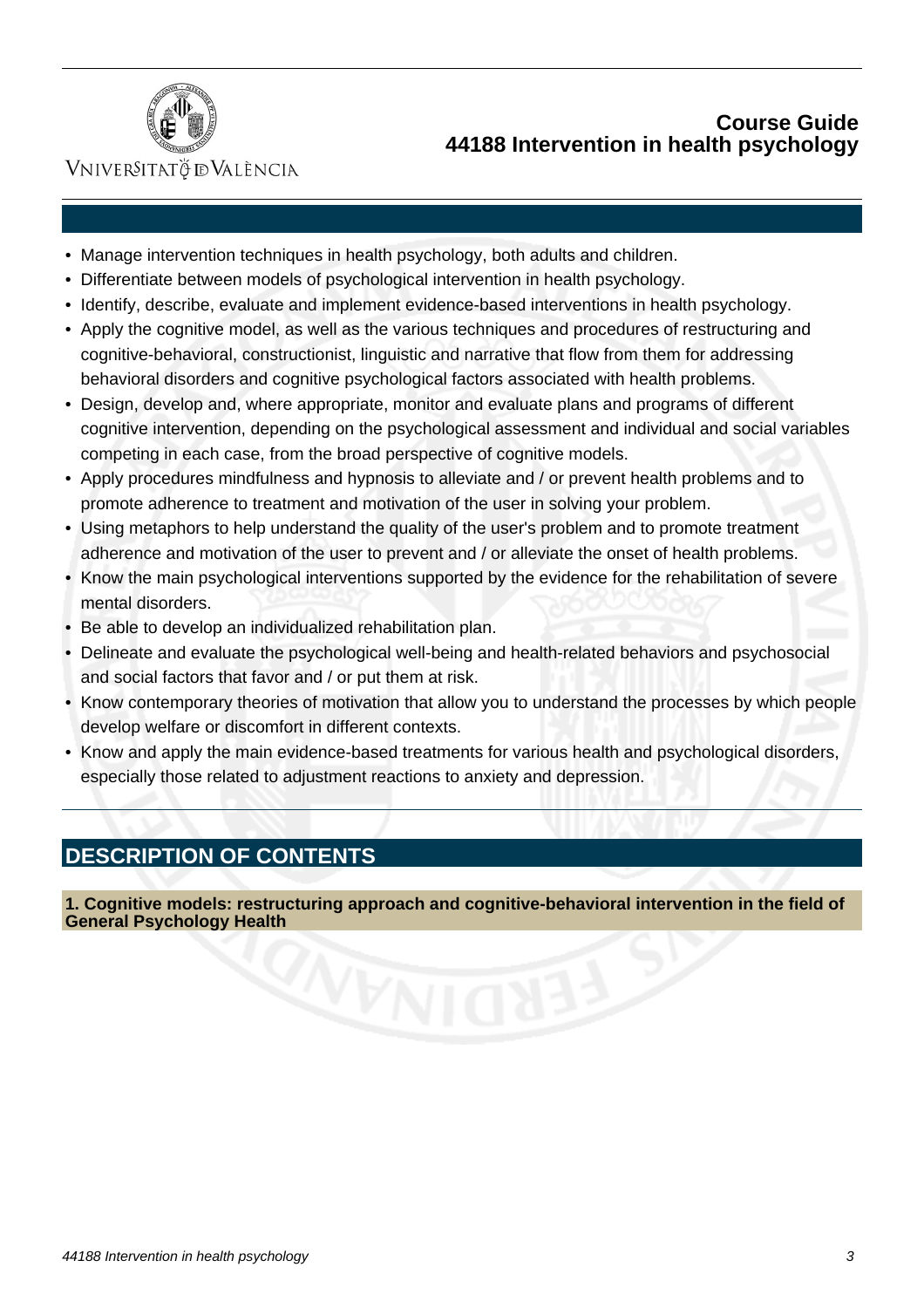

VNIVERSITATÖ ID VALÈNCIA

1. Introduction to cognitive-behavioral approaches. History of scientific discipline and cognitive therapy Broad lines of cognitive intervention The prospect of cognitive-behavioral therapy Cognitive therapy Beck The rational-emotive behavioral therapy Ellis The prospect of the third generation of cognitive therapies behavioral

2. Behavioral and cognitive techniques. The therapeutic process Cognitive-behavioral therapy Cognitive therapy Beck Techniques for the evaluation and treatment of distortions cognitive relevant The rational-emotive behavioral therapy Ellis Evaluation and change of irrational ideas Therapy of the third generation of cognitive therapies behavioral Based therapies mindfullness: Therapy Segal and Teasdale The acceptance and commitment therapy Hayes Behavioral activation therapy

3. Effective psychological treatments. The evidence-based psychology Development of guidelines Evidence of efficacy for various psychological problems third wave therapies

4. Difussion of cognitive-behavioral treatments in the health field. Application of knowledge empirically validated applied to the area of the clinical and health psychology Evidence available to establish the necessary conditions for transportability of interventions to the contexts in which mental health services are provided Maximization of dissemination through new technologies

**2. Cognitive models: constructionist, linguistic and narrative approaches to intervention**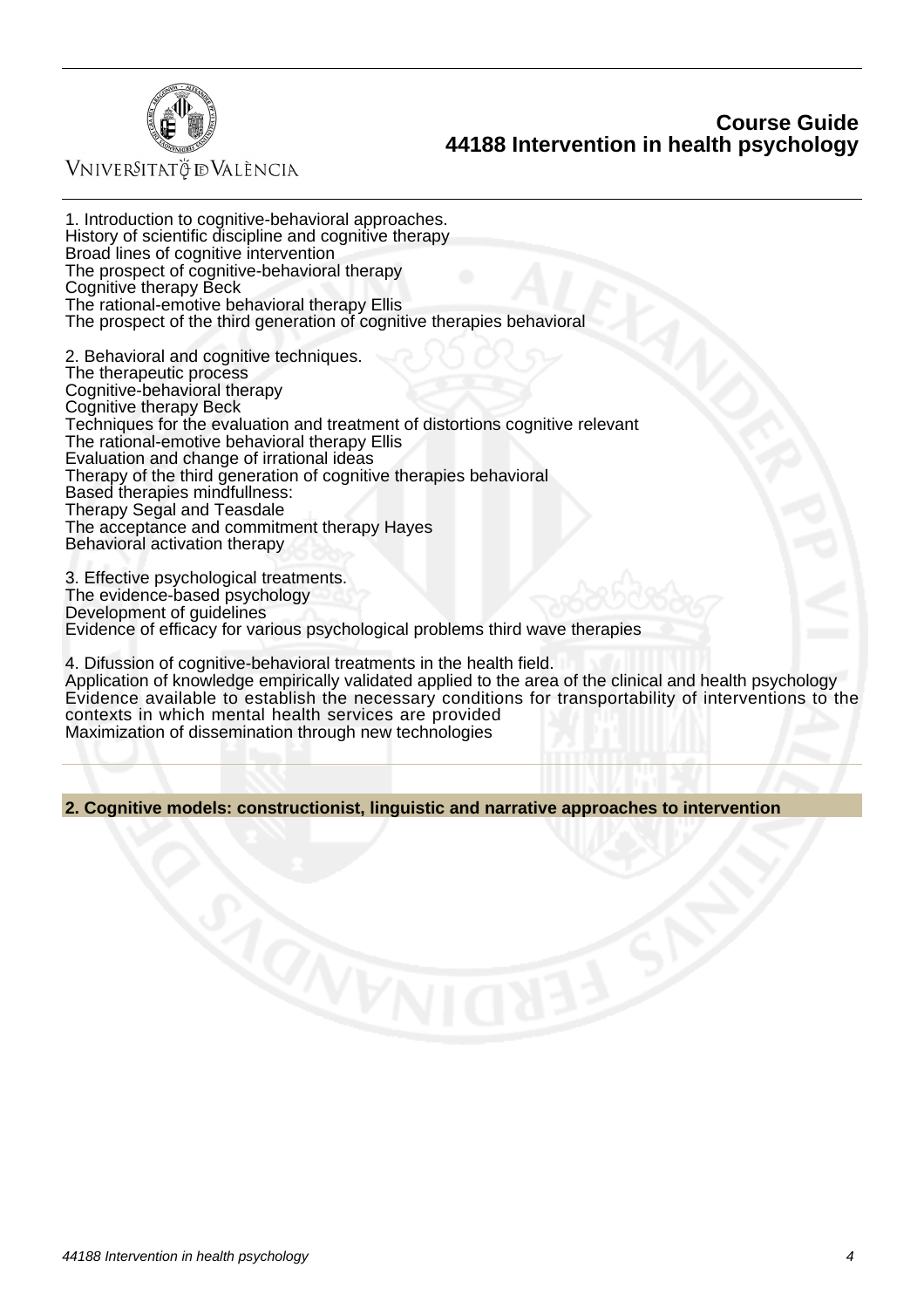

VNIVERSITATÖ ID VALÈNCIA

- 1. The evolution of cognitive psychotherapies: step towards constructivism and narrative.
- a. Introduction: The transition from classical to current
- b. major types of cognitive psychotherapies
- c. The transition from classic therapies to new
- d. Constructivism in Psychotherapy
- 2. The language and narrative in cognitive psychotherapy.
- a. The narrative approach
- b. Core items
- c. What is a narrative
- d. Psychotherapy and narrative approach
- 3. The linguistic therapy of evaluation
- a. Introduction
- b. General Semantics in psychology and psychotherapy
- c. The role of language
- d. The difference in structure
- e. The three non-Aristotelian premises
- f. The intentional orientation vs. extensional orientation
- g. The clinical attitude extensional
- h. The delay in action
- i. Main techniques TLE
- i. Working with assessments
- ii. The general semantic debate
- iii. The orders of abstraction
- iv. Extensional devices

#### **3. Health Psychology cross Procedures**

1.Hypnosis in the field of Health Psychology.

1.1 hypnosis as health provision: legal aspects. 1.2 Empirical support the efficiency and effectiveness of hypnosis in applied fields such as set of procedures and inter interdisciplinary approaches psychological intervention (mainstreaming). Demystifying 1.3 hypnosis: experimental and theoretical bases of hypnosis. 1.4 Definitions of hypnosis. 1.5 Main forms of induction and handling of suggestions, suggestions types applied, and intervention scheme. 1.6 Establishing rapport and therapeutic alliance using hypnosis: Presentation practice of hypnosis, hypnotic suggestibility Assessment, attitudes toward hypnosis and intervention in general. 1.7. Using metaphors in hypnosis, motivational questions. 1.8 Some health applications.

2. The use of metaphors in the field of health psychology and therapeutic process. 2.1 Mainstreaming of metaphors and other related concepts (similes, allegories, parables, comparisons, tropes, etc.) within the framework of psychotherapies, clinical psychology, and psychological intervention in general. 2.2 theoretical and empirical basis of the functioning of metaphors. 2.3 Main functions of metaphors, norms that must be considered, possible unwanted effects, and applications of metaphors. 2.4. Some healthcare applications.

#### **4. Psychosocial rehabilitation of severe mental disorders**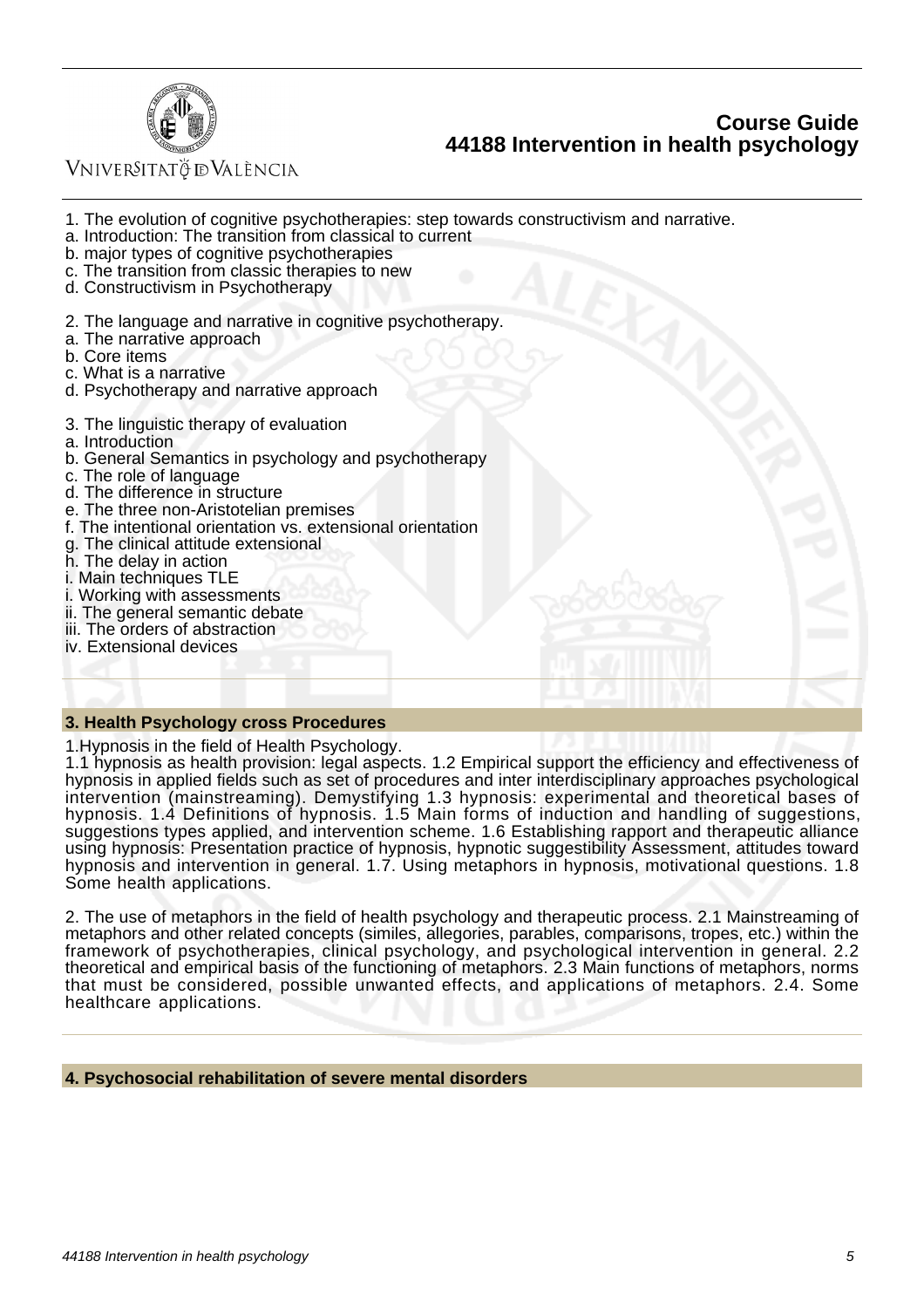

### VNIVERSITATÖ ID VALÈNCIA

1. Introduction to Psychosocial Rehabilitation. 1.1. Psychiatric Reform 1.2. Fundamentals of psychosocial rehabilitation 1.3. Resources in the care of mentally ill serious 1.4. Communication and therapeutic relationship 2. Development of Individualized Intervention Plan. 2.1. The diathesis-stress model 2.2. Objectives and assessment areas 2.3. Techniques and instruments 2.4. Treatments Pharmacotherapy Psychosocial rehabilitation 3. Integrated Psychological Therapy for schizophrenia. 3.1. Introduction 3.2. Modules or programs - Cognitive Differentiation - Social perception - Verbal communication - Social skills - Problem resolution 4. Other intervention programs. 4.1. Psycho-educational programs 4.2. Neurocognitive intervention programs and social cognition Neurocognitive rehabilitation Social cognition

#### **5. General Health Psychologist intervention in adjustment reactions with anxiety component type**

1. Introduction to the treatment of adjustment reaction with anxiety component type. Forms of manifestation and anxiety focus of clinical attention.

2. Information and communication recommendations to the patient. Main recommendations to the patient, family, couple and order of application of treatments. Criteria for referral to mental health consultations.

3. Treatment and prevention based on evidence and international guidelines. Evidence-based treatments according to each disorder.

#### **6. General Health Psychologist intervention in adjustment reactions with depressive component**

- 1. Introduction to the treatment of depressive adjustment reactions.
- Treatments based on evidence and international guidelines (model steps from the NICE guide).
- 2. Analysis of intervention programs for depressive spectrum disorders.
- Behavioral activation.
- Cognitive therapy for depression.
- Mindfulness-based cognitive therapy for relapse prevention of depression.
- Based on positive psychology interventions: optimism, compassion etc
- Other programs and interventions.

**7. General Health Psychologist intervention in child and adolescent field**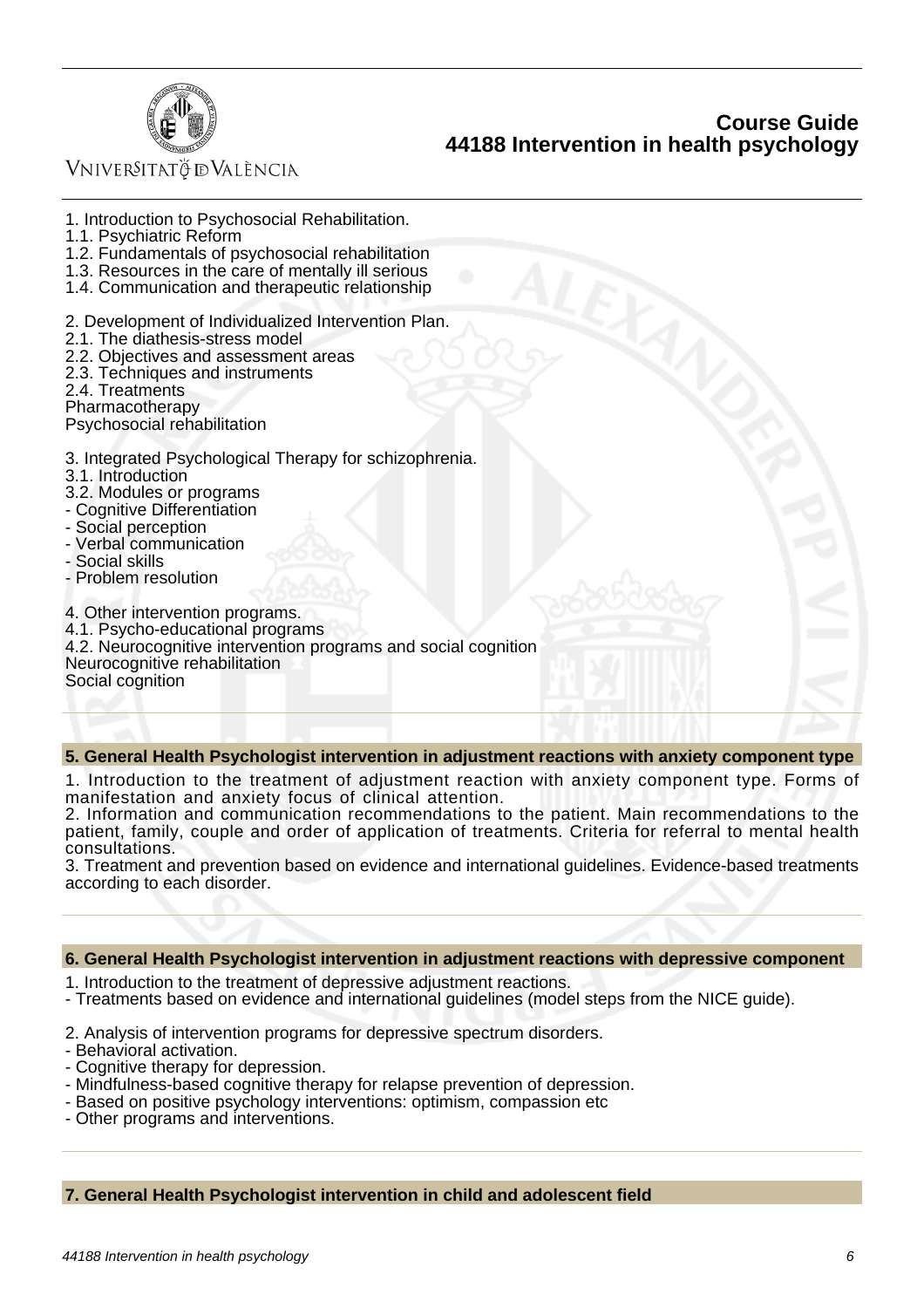

### Vniver§itatğ dValència

1. Introduction: Characteristics of child and adolescent therapy Essential characteristics of the therapist Standard Intervention Guidelines

2. Basic techniques in child and adolescent intervention Behavior modification techniques Muscle relaxation techniques Imaginative relaxation techniques Social Skills and Communication: family relationships Techniques to enhance self-esteem Brief Strategic Therapy in Children and Adolescents

3. General considerations in the hospital setting: the disease in children and adolescents.

4. Case Study: depression, anxiety and fears, pain, naysayers behaviors.

#### **8. Intervention in social contexts for promoting wellness and healthy lifestyles**

1. Psychosocial factors influencing the welfare and health-related behaviors. 1.1. Introduction. 1.2. Importance of psychosocial factors in promoting the welfare and health-related behaviors. 1.3. Importance of significant others in promoting the welfare and health-related behaviors. 2. Main contemporary theories of motivation that help us interpret the development of well-being / discomfort. 2.1. Theory of Achievement Goal. 2.1.1. Basic components of the theory of achievement goals. 2.1.2. dispositional goal orientations and motivational climate: main dimensions. 2.1.3. Evaluation of the main components of the Theory of Achievement Goal. 2.2. Self-Determination Theory. 2.2.1. basic components of the Self-Determination Theory. 2.2.2. Basic Psychological needs, self-determined motivation and interpersonal styles of authority figures Main Dimensions. 2.3. Research within the framework of the theories of Achievement Goals and Self-Determination Theory related to welfare. 3. Design and implementation of intervention programs to promote health and well-being in different social contexts. 3.1. Interventions within the framework of the Theory of Achievement Goal and Self-Determination Theory in achievement contexts. 3.2. Proposal of a teacher training program to promote the psychological well-being of young people. 3.2.1. Phases of the intervention program. to. Familiarizing educators with the group. b. Evaluation study of reality. c. Analysis of motivational climate created in the group under basic motivational theories. d. Report of the evaluation, design and implementation of the intervention program. 3.2.2. Intervention strategies and techniques. to. Teacher training. 3.3. Evaluation of the intervention program. 4. Examples of interventions and their impact on public health

#### **9. Specific guidelines for action General Health Psychologist**

- 1. The performance of General Health Psychologist.
- 2. The intervention process General Health Psychologist.
- 3. Differences in the psychological intervention between the public and private health system.
- 4. Guides, protocols, classifications and therapeutic process.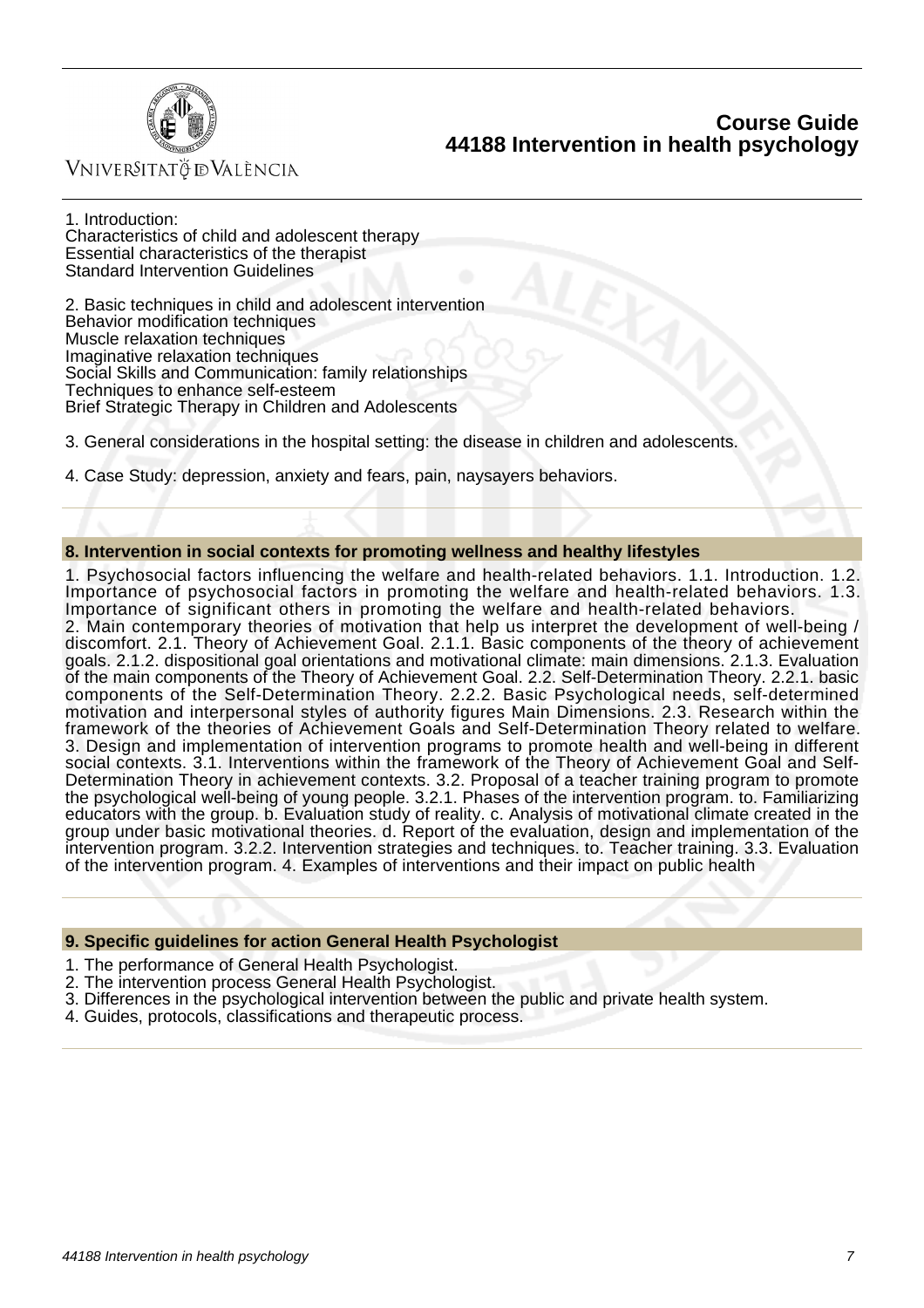

VNIVERSITATÖ ID VALÈNCIA

# **WORKLOAD**

| <b>ACTIVITY</b>                              | <b>Hours</b> | % To be attended |
|----------------------------------------------|--------------|------------------|
| Theoretical and practical classes            | 120,00       | 100              |
| Development of group work                    | 20,00        |                  |
| Development of individual work               | 20,00        |                  |
| Study and independent work                   | 40,00        | 0                |
| Readings supplementary material              | 10,00        | 0                |
| Preparation of evaluation activities         | 20,00        | 0                |
| <b>Preparing lectures</b>                    | 20,00        | O                |
| Preparation of practical classes and problem | 20,00        | 0                |
| Resolution of case studies                   | 30,00        | O                |
| TOTAL                                        | 300,00       |                  |

# **TEACHING METHODOLOGY**

Group learning with the teacher. In class attendance lecture model will be used, since this model offers the ability to provide an overview of the topic and influence those key concepts for understanding. Also, students indicate those most suitable for further preparation of the subject in depth resources.

Also, teaching is complemented by the performance of work, individual and group, where selfemployment is encouraged and group.

Ruled tutoring assistance. In the tutorials teachers guide students in building their knowledge; orient in the elaboration of the work, resolve doubts or difficulties related to the subject. They will be in groups to solve problems, to work, etc.

Virtual Classroom (http://pizarra.uv.es.). In this virtual space, students can find documents relevant information or news subjects. Teachers deposited all the information they consider appropriate for the development of matter.

Most innovative as the case study teaching, solving exercises and problems, problem-based learning, project-oriented learning and cooperative learning using interdisciplinary groups in the practice sessions and in conducting group work

# **EVALUATION**

### EVALUATION SYSTEM

Assessment of theoretical and practical contents by written test of response alternatives. Attendance at seminars/conferences. Activities.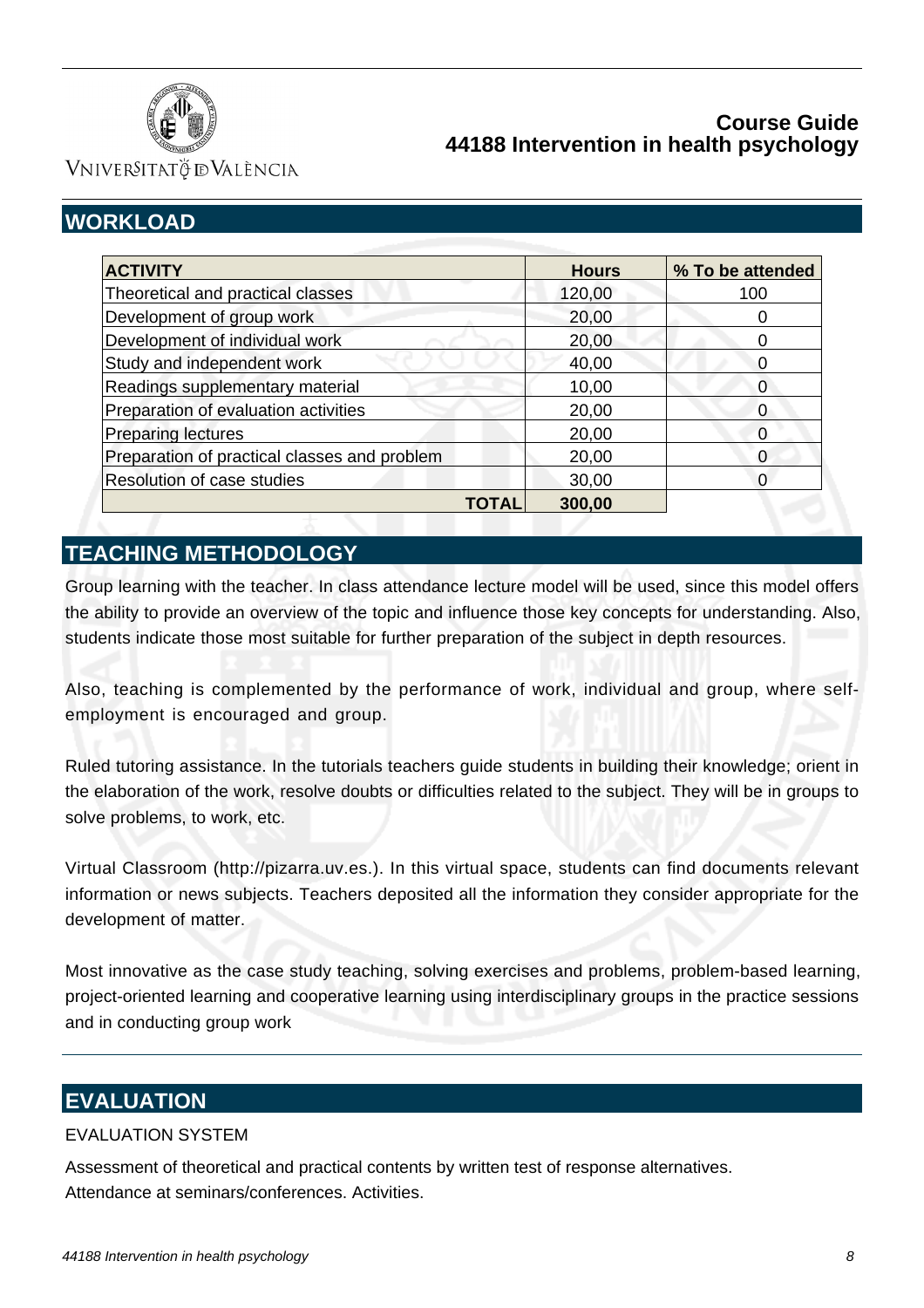

## VNIVERSITATÖ ID VALÈNCIA

### WEIGHING

Assessment of theoretical and practical content through written test of response alternatives (50% of the final score, recoverable). Attendance at seminars/conferences (5% of the final score, not recoverable). Activities (45% of the final score). On second call, the activities that consist of tasks to be carried out outside the classroom will be recoverable. On second call, the activities that consist of tasks to be carried out in the classroom will be recoverable if their characteristics allow it.

### MINIMUM REQUIREMENTS

To pass the subject in 1st or 2nd call, it will be necessary to achieve a minimum mastery of 50% in the valuation of theoretical and practical contents by means of written test of response alternatives (50% of the final score, recoverable).

### RATING SYSTEM

The qualification of the subject will be subject to the provisions of the Evaluation and Qualification Regulations of the Universitat de València for degrees and master degrees (ACGUV 108/2017). Only the different sections included in the evaluation will be added when the minimum requirements established.

The granting of an Honor Qualification will be based on the regulations regarding the University of Valencia, which takes into account the number of Honor Qualification per group. The evaluation of theoretical and practical contents by means of a written test of response alternatives will also include a development question that can be considered for the Honors Qualification (QH) award. In this regard, we will start with the number of MH that can be granted in each of the groups. Based on this, the possibility of granting the MH to the students will be assessed based on the total score obtained by the student on 10 points, and only in those cases in which the grade is 9 points or higher. In order to qualify for Honor Qualification, students must have completed the development question whose assessment will serve to determine the Honor Qualification assignment in those cases in which the students that can accede to it are superior to the ones of qualifications of honor that can be awarded and / or in case of a tie in the grade obtained by the student about 10 points.

The grade of the subject will incorporate the grade obtained in first call according to the following rules:

- If there is no qualification in the assessment section of theoretical and practical contents, by means of a written test of response alternatives, the grade will be NOT PRESENTED, regardless of attendance at seminars/conferences and of activities carried out.

- If there is a qualification in the assessment section of theoretical and practical contents by means of a written test of response alternatives, and this does not meet the minimum requirements, a SUSPENSIVE and numerical note will be recorded on base 10 of the qualification of this section.

In the second call, proceed according to the following rules: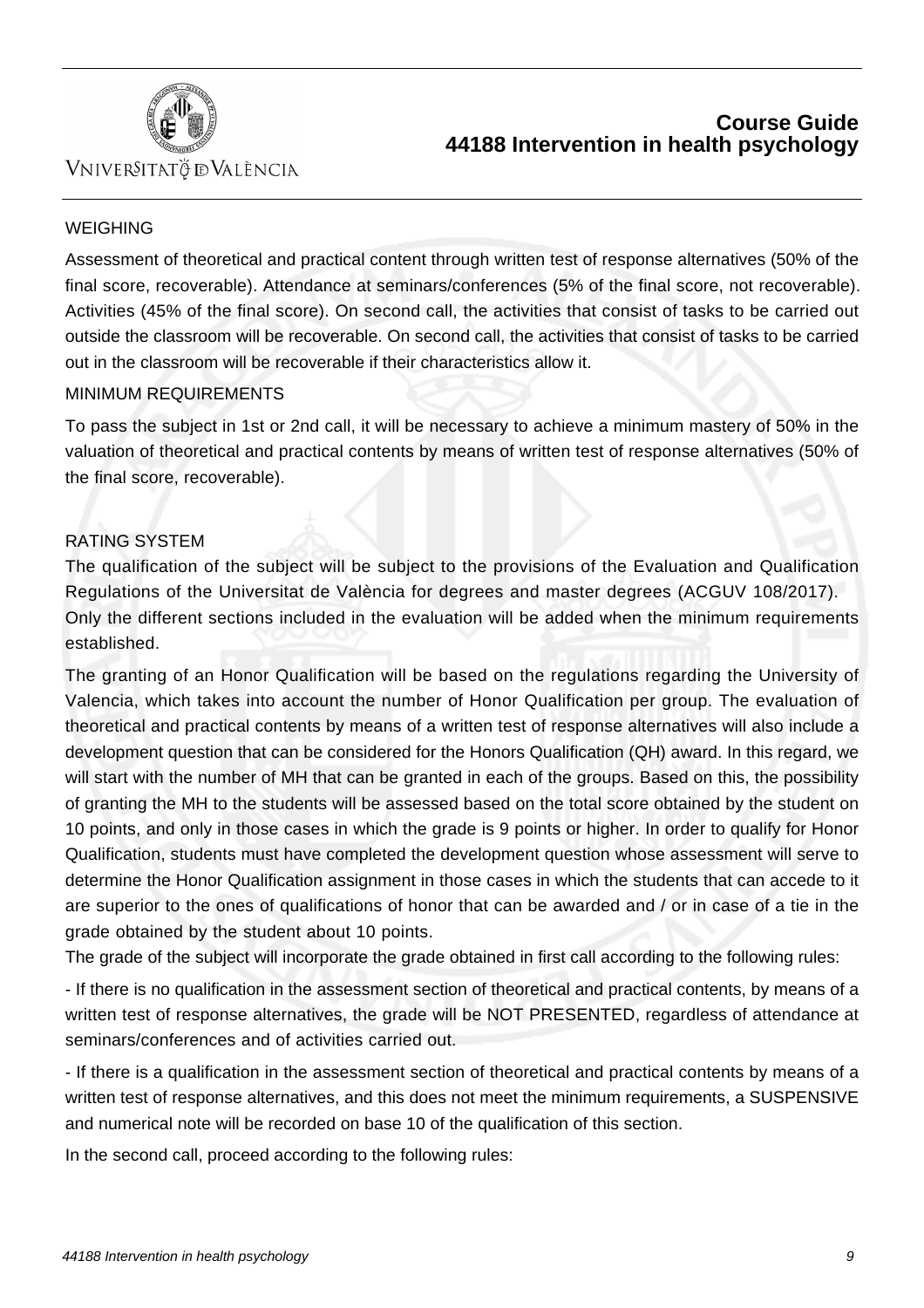

### Vniver§itatğ dValència

- If there is no qualification in the assessment section of theoretical and practical contents, by means of a written test of response alternatives, the grade will be NOT PRESENTED, regardless of attendance at seminars/conferences and of activities carried out.

- If there is a qualification in the assessment section of theoretical and practical contents by means of a written test of response alternatives, and this does not meet the minimum requirements, a SUSPENSIVE and numerical note will be recorded on base 10 of the qualification of this section.

- If there is a qualification in the assessment section of theoretical and practical contents by means of a written test of response alternatives, and this meets the minimum requirements, the assessment for attendance at seminars/conferences and/or assessment of activities.

The consultation and challenge of the qualification obtained in evaluation tasks, will be subject to the provisions of the Rules of Challenging Qualifications (ACGUV of april 29, 2008). [http://www.uv.es/=sgeneral/Reglamentacio/Doc/Estudis/C9.pdf](http:/www.uv.es/=sgeneral/Reglamentacio/Doc/Estudis/C9.pdf)

### **REFERENCES**

### **Basic**

- Referència b1: Labrador, F.J. (2008) Técnicas de modificación de conducta. Madrid: Pirámide.
- Referència b2: Labrador. F.J. y Crespo, M. (Coord.) (2012) . Psicología clínica basada en la evidencia. Madrid: Pirámide.
- Referència b3: Caro, I. (1997). Manual de psicoterapias cognitivas. Barcelona: Paidós.
- Referència b4: Caro. I. (2011). Hacia una práctica eficaz de las psicoterapias cognitivas. Bilbao: DDB.
- Referència b5: Capafons, A. (2012). Hipnosis (2ª edición ampliada y revisada). Madrid: Síntesis
- Referència b6: Costa, M., & López-Méndez, E. (2008). El uso de metáforas en Psicología Clínica. En F. J. Labrador, (Ed.), Técnicas de modificación de conducta. (pp.715-726). Madrid: Pirámide.
- Referència b8: Penadés, R. y Gascó, C. (2010). El tratamiento de rehabilitación neurocognitiva en la esquizofrenia. Barcelona: Herder.
- Referència b9: Parada Torres, E. (2008). Psicología y Emergencias. Bilbao, DDB, 2ª edición.
- Referència b10: Pérez-Sales, P. (2006). Trauma, culpa y duelo. Bilbao, DDB.
- Referència b11: Baumeister, H., Maercker, A. Y Casey, P. (2009). Adjustment Disorder with Depressed Mood. Psychopathology, 42, 139-147.
- Referència b12: Robles Ortega, H. (2011). Trastornos adaptativos. En V. Caballo, I. Salazar & J.A. Carrobles (Dirs.) Manual de psicopatología y trastronos psicológicos. Pirámide, Madrid.
- Referència b13: Méndez, F.X., Espada, J.P. y Orgilés, M. (Coord.) (2006). Terapia Psicológica con niños y adolescentes: Estudio de casos clínicos. Madrid: Pirámide.
- Referència b14: Moreno, I. (2002). Terapia de conducta en la infancia: Guía de intervención. Madrid: Pirámide.
- Referència b15: Rebolleda, C. (2020). Neurocognición, cognición social y metacognición en psicosis. Madrid: Pirámide.
- Referència b16: Pastor, Y., Balaguer, I. y García-Merita, M. L. (1999). Estilo de vida y salud. Valencia: Albatros.
- Referència b7: Roder, V., Brenner, H.D., Kienzle, N y Fuentes, I. (2007). Terapia Psicológica Integrada para la Esquizofrenia. Granada: Alborán.